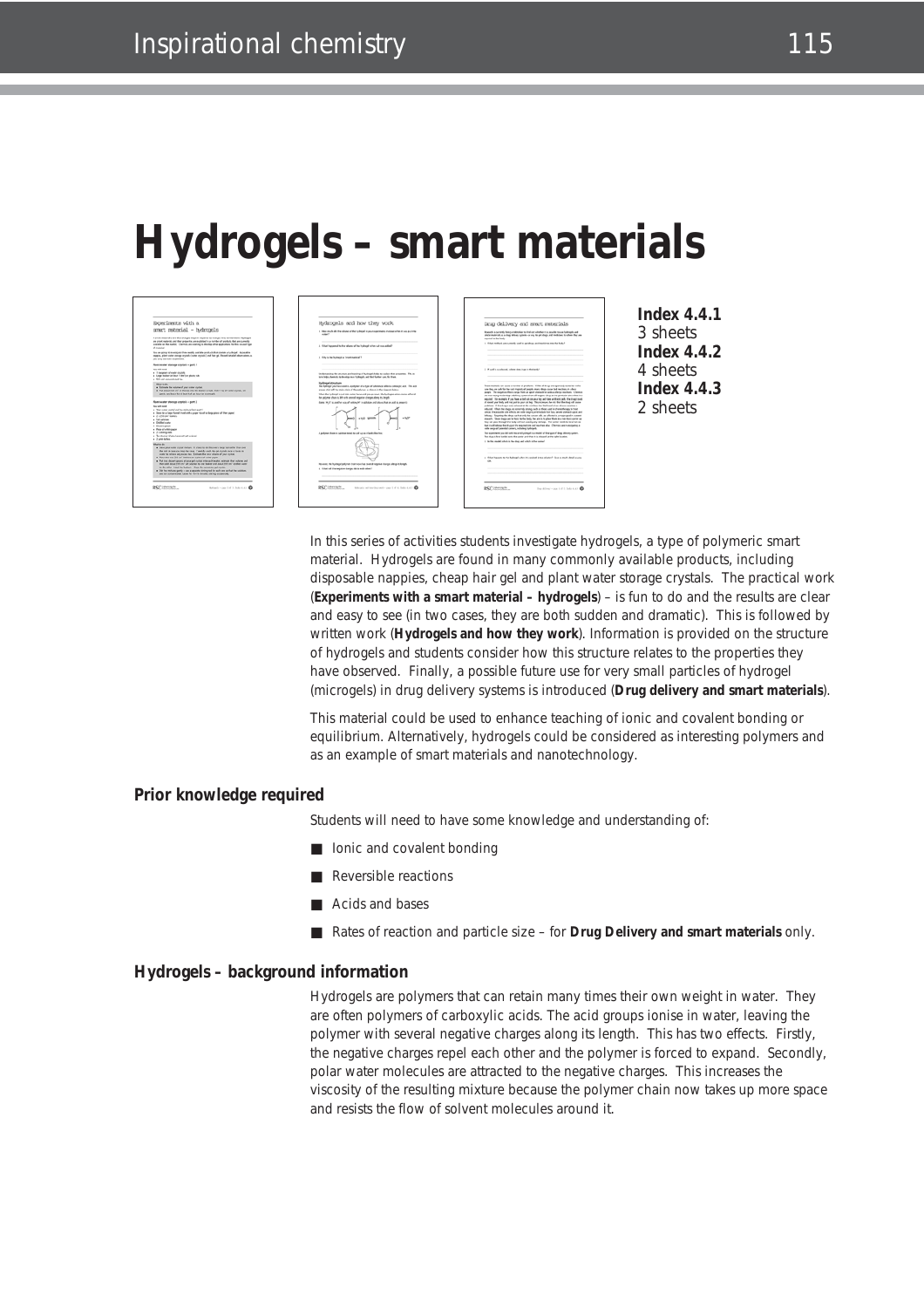## Advancing the **Chemical Sciences**



**Figure 1 Carboxylic acid groups on the polymer ionise in water**

The polymer is in equilibrium with the water around it, but the equilibrium can be disturbed in a number of ways. If the the ionic concentration of the solution is increased, for example by adding salt, the positive ions attach themselves to the negative sites on the polymer, effectively neutralising the charges. This causes the polymer to collapse in on itself again. Adding alkali removes the acid ions and causes the position of equilibrium to move to the right; adding acid has the opposite effect.

There are a large number of hydrogels and they expand and contract at different pH values, temperatures and ionic concentrations. By using a mixture of monomers to create the polymer these characteristics can be fine-tuned.

The commonly available hydrogels that are suggested for use in this practical activity are sensitive to salt concentration but do not show much change across the pH range which can be investigated readily in the classroom. They lend themselves very well to a range of investigative practical work. For example, their volume in different amounts of water or in different salt concentrations could be measured.

## **Equipment required**

Do not be put off by the long list of requirements given below; many items are needed for all the experiments. The equipment is listed separately for each experiment so that just one or two parts of the activity can be prepared if preferred.

#### **Plant water storage crystals**

This experiment is referred to in the worksheet **Drug Delivery and smart materials**. If this worksheet is to be used, then tea must be included in the experiment. If you do not intend to use the worksheet, the water crystals can be coloured with a few drops of food colouring (for wonderful, lurid colours) or not at all (but they look great when coloured).

*For each pair or group:*

#### **Part 1**

- 1 teaspoon water crystals available from garden centres and sold under various names, *eg* Phostrogen Swellgel
- Large (at least 1 dm<sup>3</sup>) beaker or plastic tub ice cream or similar tubs are fine
- 500 cm<sup>3</sup> strong tea use 1 tea bag per 500 cm<sup>3</sup>, pour on boiling water and leave to brew overnight (this tea will stain some containers).

#### **Part 2**

- Sieve (plastic ones are fine) or large funnel lined either with paper towels or with filter paper – groups will be able to share these
- $\blacksquare$  2 x 250 cm<sup>3</sup> beakers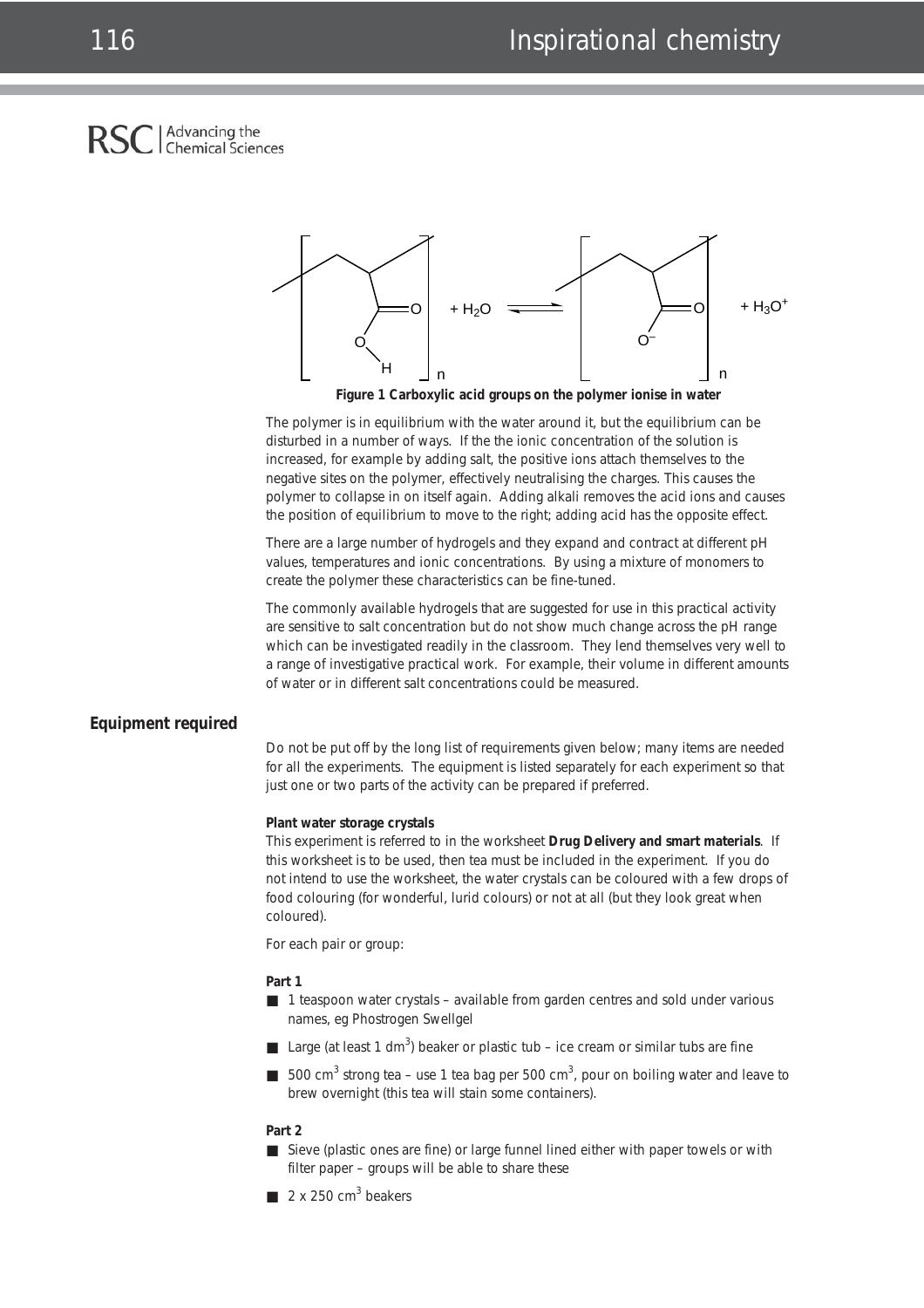- $\Box$  200 cm<sup>3</sup> very concentrated or saturated sodium chloride (table salt) solution
- $\Box$  200 cm<sup>3</sup> distilled water
- Dessert spoon or similar plastic disposable spoons are fine and could be re-used
- White paper (to place under beakers to make it easier to see the results)
- 2 x stirring rods
- Sieve or tea strainer if a funnel was used earlier, tea strainers are needed now; the same sieves could be used throughout
- 2 petri dishes lids not required.

#### **Hair gel**

For each pair or group:

- Approx 1 large teaspoon hair gel the cheaper and nastier the better
- Salt
- Petri dish or lid
- Teaspoon or similar an ordinary spatula is a bit small.

### **Disposable nappies**

For each pair or group:

- A disposable nappy the ultra-absorbent type
- Scissors
- A large ice cream tub or similar container for collecting the inside of the nappy this is safer than using newspaper or similar; if tubs are in short supply, large ziplock bags could be used (students put the nappy in the bag, zip it up and manipulate it until all the hydrogel has been extracted)
- **Approx** 500 cm<sup>3</sup> distilled water tap water can be used but the results are not as spectacular
- Salt
- Dessert spoon or similar measure
- Stirring rod
- Large beaker or plastic tub at least 600  $cm<sup>3</sup>$
- Eye protection
- Plastic gloves for those with sensitive skin.

Note: As an alternative to using nappies and extracting the hydrogel, sodium polyacrylate can be ordered from Sigma-Aldrich.

#### **Hydrogel and sugar**

Students are asked to predict the outcome of this experiment towards the end of the worksheet **Hydrogels and how they work**, and then to test their prediction. The experiment should be carried out in the same way as part 2 of **Plant water storage crystals** but using sugar instead of salt solution.

■ Remaining hydrated plant water storage crystals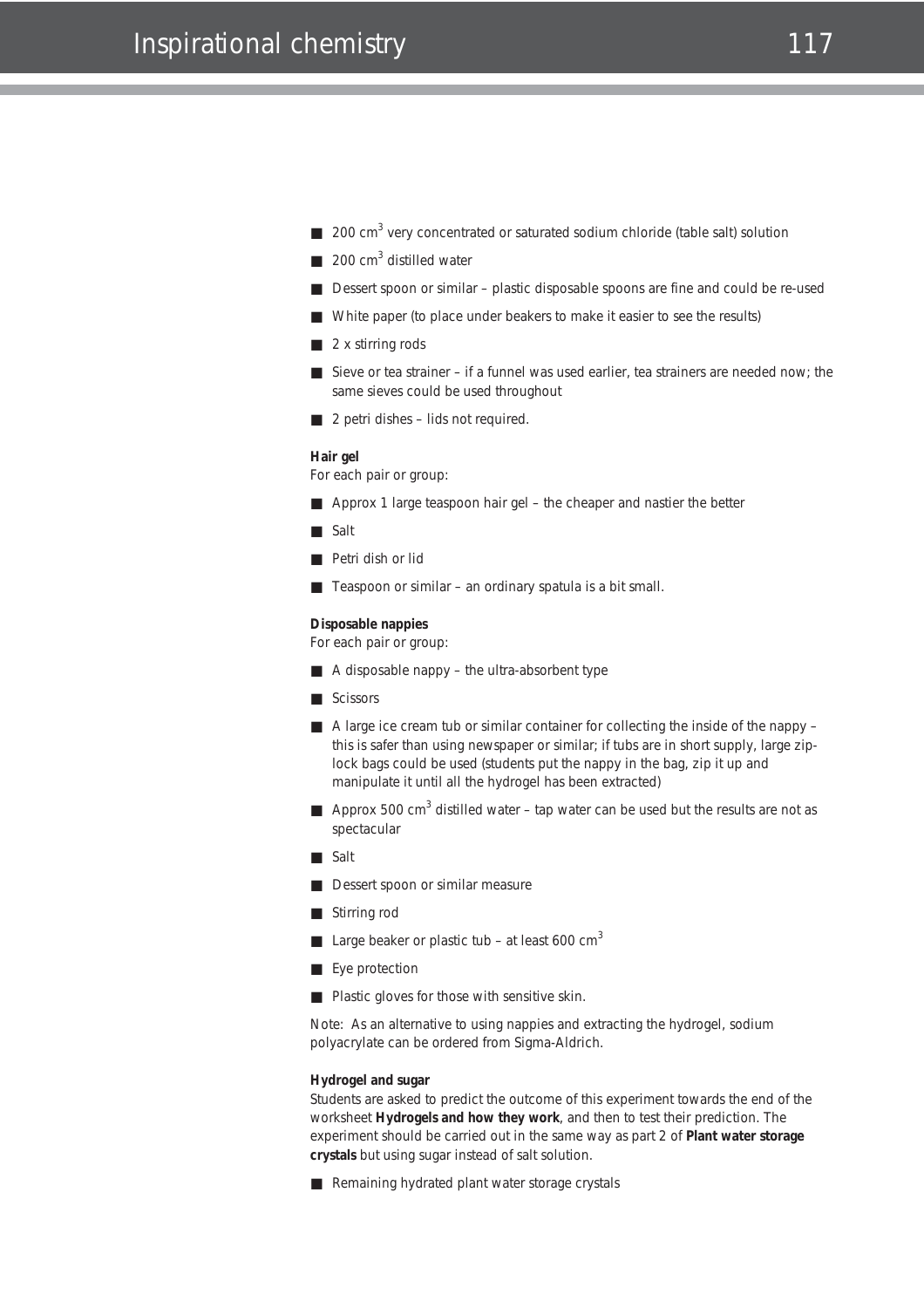## RSC | Advancing the

|                | Sugar or sugar solution in distilled water                                                                                                                                                                                                                                                                                                                                                                                                                                                                                                               |
|----------------|----------------------------------------------------------------------------------------------------------------------------------------------------------------------------------------------------------------------------------------------------------------------------------------------------------------------------------------------------------------------------------------------------------------------------------------------------------------------------------------------------------------------------------------------------------|
|                | ■ Distilled water – it is important that distilled water is used, both in the sugar<br>solution and as the 'plain' water in this experiment                                                                                                                                                                                                                                                                                                                                                                                                              |
|                | 2 x 250 $cm3$ beakers                                                                                                                                                                                                                                                                                                                                                                                                                                                                                                                                    |
|                | Tea strainer or sieve.                                                                                                                                                                                                                                                                                                                                                                                                                                                                                                                                   |
| Timing         |                                                                                                                                                                                                                                                                                                                                                                                                                                                                                                                                                          |
|                | It will take over an hour to do all the practical work at once. If lessons are shorter than<br>that then part 1 of Plant water storage crystals can be done in a separate lesson before<br>the rest of the experimental work. The crystals will keep for a few days in the tea<br>solution, although the tea may stain some types of container. The remaining practical<br>work should fit into an hour if students are organised. They should set up the parts of<br>the experiments that need to be left then do the rest of the work while they wait. |
|                | The time required for the written work will depend on the ability of the group. The<br>Hydrogels and sugar experiment is best done part-way through the written work. The<br>hydrated crystals can be kept for a few days if covered with water.                                                                                                                                                                                                                                                                                                         |
| <b>Answers</b> |                                                                                                                                                                                                                                                                                                                                                                                                                                                                                                                                                          |
|                | Experiments with a smart material - hydrogels<br>Students should make detailed notes on their experiments. They should record changes<br>in volume, colour and any other observations they make. Some expected observations<br>are described below.                                                                                                                                                                                                                                                                                                      |
|                | Plant water storage crystals<br>The crystals swell up from about 5 cm <sup>3</sup> to about 500 – 600 cm <sup>3</sup> . They take on the<br>colour of the tea, which shows that the tea has also been absorbed.                                                                                                                                                                                                                                                                                                                                          |
|                | The hydrated crystals swell up more when added to distilled water than in salt solution.<br>In distilled water, the tea remains absorbed in the crystals and the water does not<br>change colour. In salt water, the crystals begin to shrink and the water changes colour<br>as the tea is released.                                                                                                                                                                                                                                                    |
|                | It is possible to measure the approximate size of individual pieces of the hydrogel and<br>to show that the pieces have swollen or shrunk.                                                                                                                                                                                                                                                                                                                                                                                                               |
|                | Hair gel<br>The hair gel shrinks very quickly when salt is added. After a couple of minutes only<br>liquid is left in the petri dish.                                                                                                                                                                                                                                                                                                                                                                                                                    |
|                | Disposable nappies<br>About 10 cm <sup>3</sup> hydrogel can be extracted from the nappy core (the exact quantity<br>depends on the make and size of the nappy used). The hydrogel absorbs water and<br>swells up far faster than the plant water storage crystals. It will absorb about 500 cm <sup>3</sup><br>distilled water. A very viscous mixture results. On adding salt, the viscosity is<br>immediately reduced and the mixture becomes easier to stir. The hydrogel releases the<br>water and settles on the bottom of the beaker.              |
|                | Hydrogel and sugar<br>For the best results, be sure to use distilled water for this experiment.                                                                                                                                                                                                                                                                                                                                                                                                                                                          |

The hydrated crystals in the sugar solution have the same volume as those in the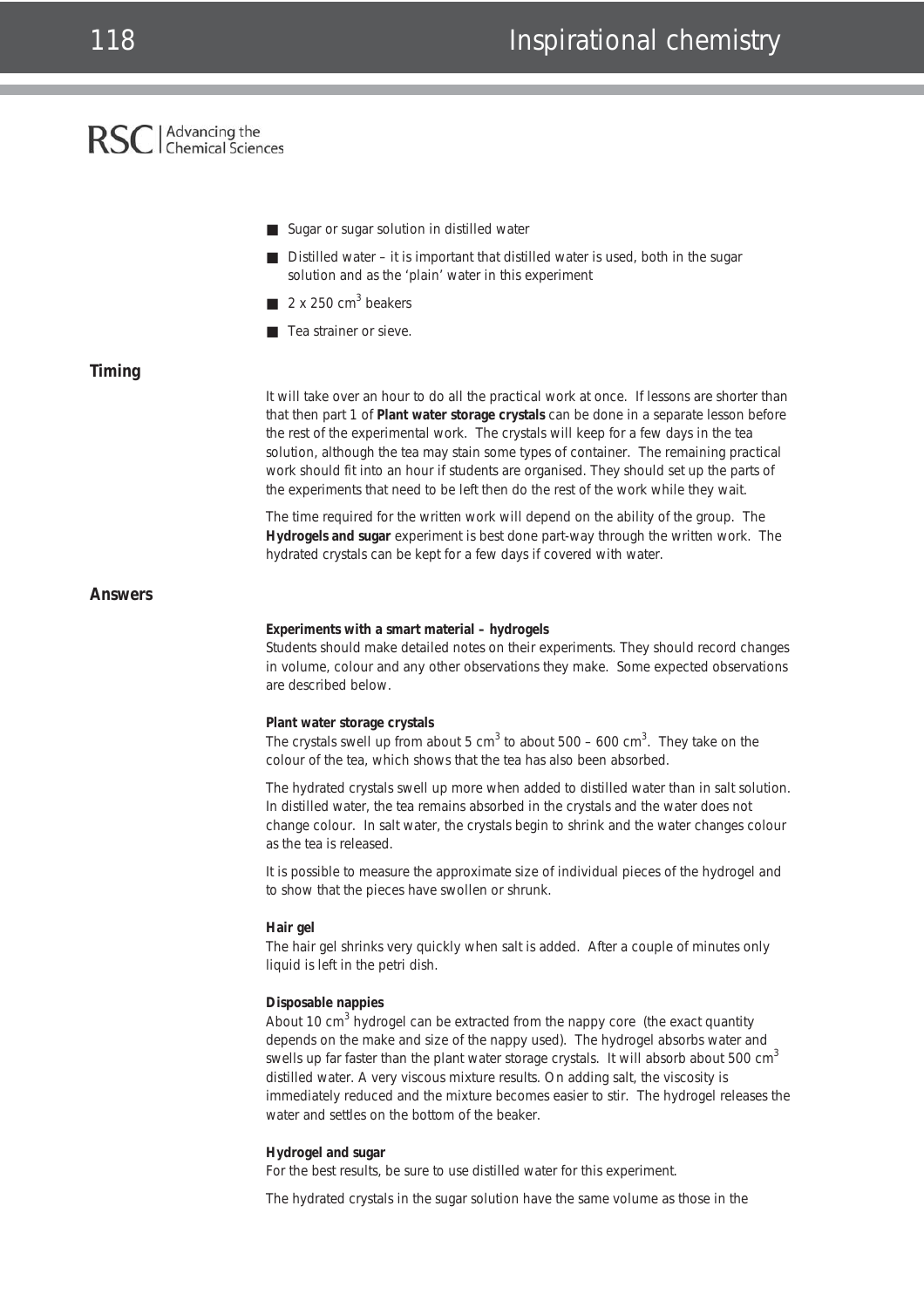distilled water. If they are left to stand, the tea is not released for about 15 minutes. (After this time, the water in the hydrated crystals is in equilibrium with the water in the beaker and some tea may begin to be observed.)

#### **Hydrogels and how they work**

- **1.** The volume should increase from about 1–2 cm<sup>3</sup> to about 500 cm<sup>3</sup>, *ie* by about 500 times. Exactly how much the hydrogel expands depends on the make of water crystals and the tap water used. Students' results with the nappies may differ from those with the plant water crystals. This is partly due to the difference in the hydrogels but is also a result of the use of tap water in one experiment and distilled water in the other.
- **2.** In the presence of salt the volume of the hydrogel decreases dramatically and the water is released again.
- **3.** The hydrogel is a smart material because it changes shape when a change occurs in its environment – in this case, a change in the concentration of ions.
- **4.** The negative charges will repel each other.
- **5.** This will force the polymer chain to open up and take up more space to allow the negative charges to move apart.
- **6.** The water molecules (the positive ends) will be attracted to the negative charges on the polymer molecules.
- **7.** NaCl(s)  $\rightarrow$  Na<sup>+</sup>(aq) + Cl<sup>-</sup>(aq)
- **8.** The Na<sup>+</sup> ions will be attracted to the polymer chain.
- **9.** This will neutralise the charges on the polymer chain.
- **10.** This will cause the molecule to collapse back to its original shape.
- **11.** The symbol means the reaction is reversible.
- **12.**

**a.** If you add acid the equilibrium moves to the left in order to remove  $H_3O^+$  ions (*ie* acid) from the solution.

**b.** If you add alkali it reacts with the acid on the right hand side of the equation and removes it. The equilibrium will move to the right, forming more acid.

- **13.** Yes, the hydrogel would be expected to show smart behaviour in response to changes in pH.
- **14.** The shape of the hydrogel does not change when it is placed in sugar solution. Sugar is a covalent molecule and will not be attracted to the hydrogel, nor will it react with any of the molecules in the polymer/water equilibrium. Hydrated hydrogel crystals in a solution of sugar in distilled water should be the same size and take up the same volume as hydrated hydrogel crystals in distilled water.
- **15.** The nappy hydrogel will probably absorb about 500 cm<sup>3</sup> distilled water.
- **16.** The nappy will absorb less urine than distilled water. Urine contains dissolved salts, which will reduce the amount of water the hydrogel can absorb.
- **17.** Manufacturers might put hydrogels in hair gel to increase its volume and make the product look good. The main ingredient of many hair gels is water.
- **18.** BARRICADE® gel contains a large quantity of water. The water removes the heat from the fire before it can get to the coated item. Without heat, the fire triangle is broken and the fire cannot burn.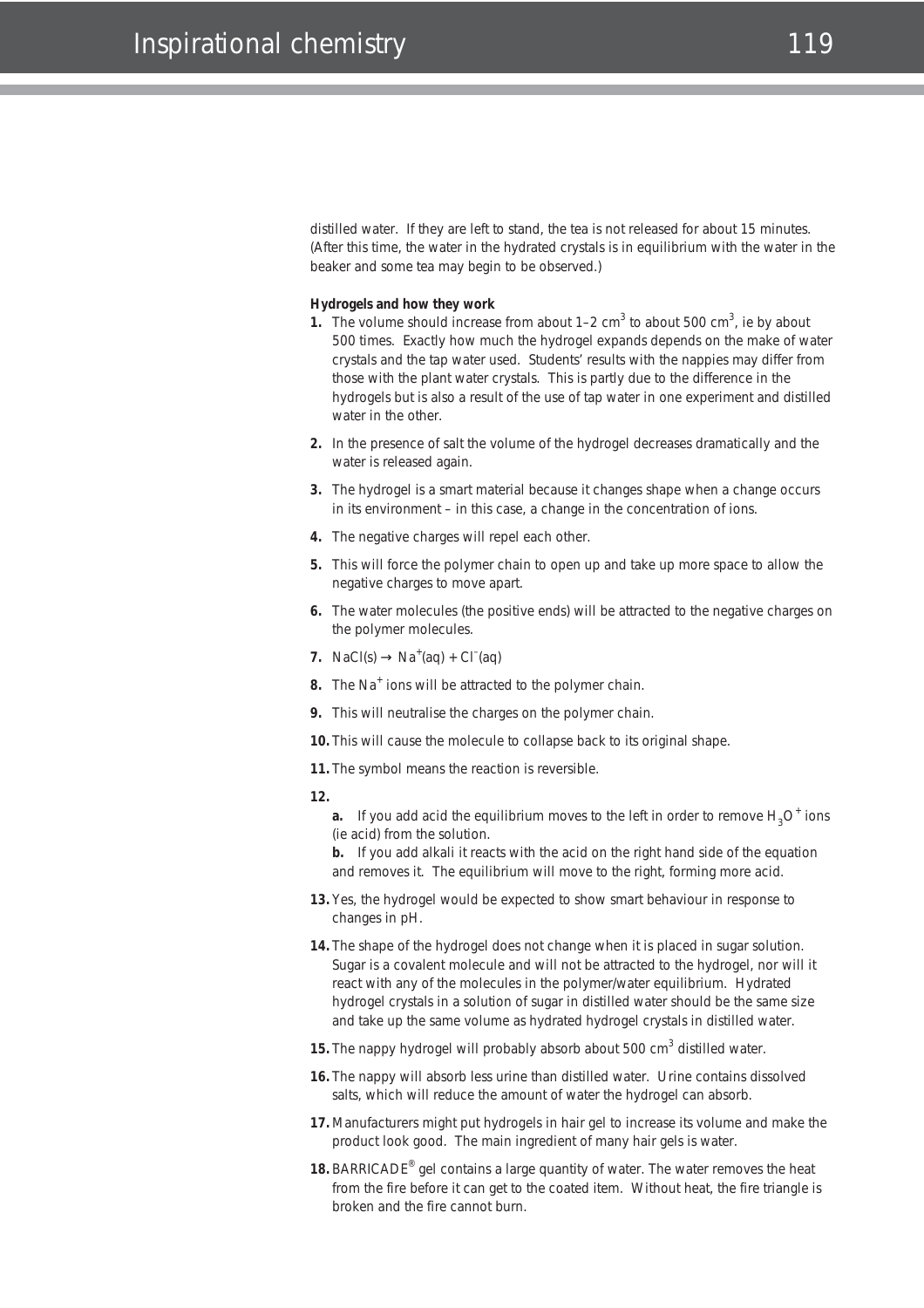## Advancing the<br>Chemical Sciences **RSC**

For further information on BARRICADE® gel, see **http://www.barricadegel.com** (accessed December 2005).

#### **Drug delivery and smart materials**

It may be a good idea to allow students to discuss questions 1 and 2 in groups then talk them through the answers and the following paragraph. They can then complete the written work on their own.

- **1.** Methods currently used to get drugs into the body include swallowing, injection or drip, inhalation (*eg* asthma drugs), patches placed on the skin (certain bandages and nicotine patches), slow release implants (used for some contraceptives such as Norplant), topical creams placed on the skin. Where the target site is external, such as the skin or eyes, it is relatively easy to deliver the drug selectively to the target. If the drug is required internally it is harder to make it site-specific.
- **2.** Most pills enter the digestive system, pass into the blood stream and then travel through the whole body.
- **3.** The tea is the drug and the hydrogel the carrier.
- **4.** When the hydrogel is soaked in tea, both water and tea enter it. The gel changes colour so you can see that it has absorbed the tea as well as the water. The water is absorbed because the hydrogel has many negative charges on its molecules. Water molecules are polar (they have small charges on them) so they are attracted to the negative charges on the hydrogel polymer.
- **5.** In salt solution, the tea is released from the hydrogel; in distilled water, it is not released. The salt causes the hydrogel to change shape and release some of the water it has absorbed. As it does so, the tea is also released. In distilled water, the hydrogel does not release any of its bound water and so the tea also remains bound.
- **6.** If the particles are very small the overall surface area is very large. This will increase the rate at which the drug is released when the conditions are right.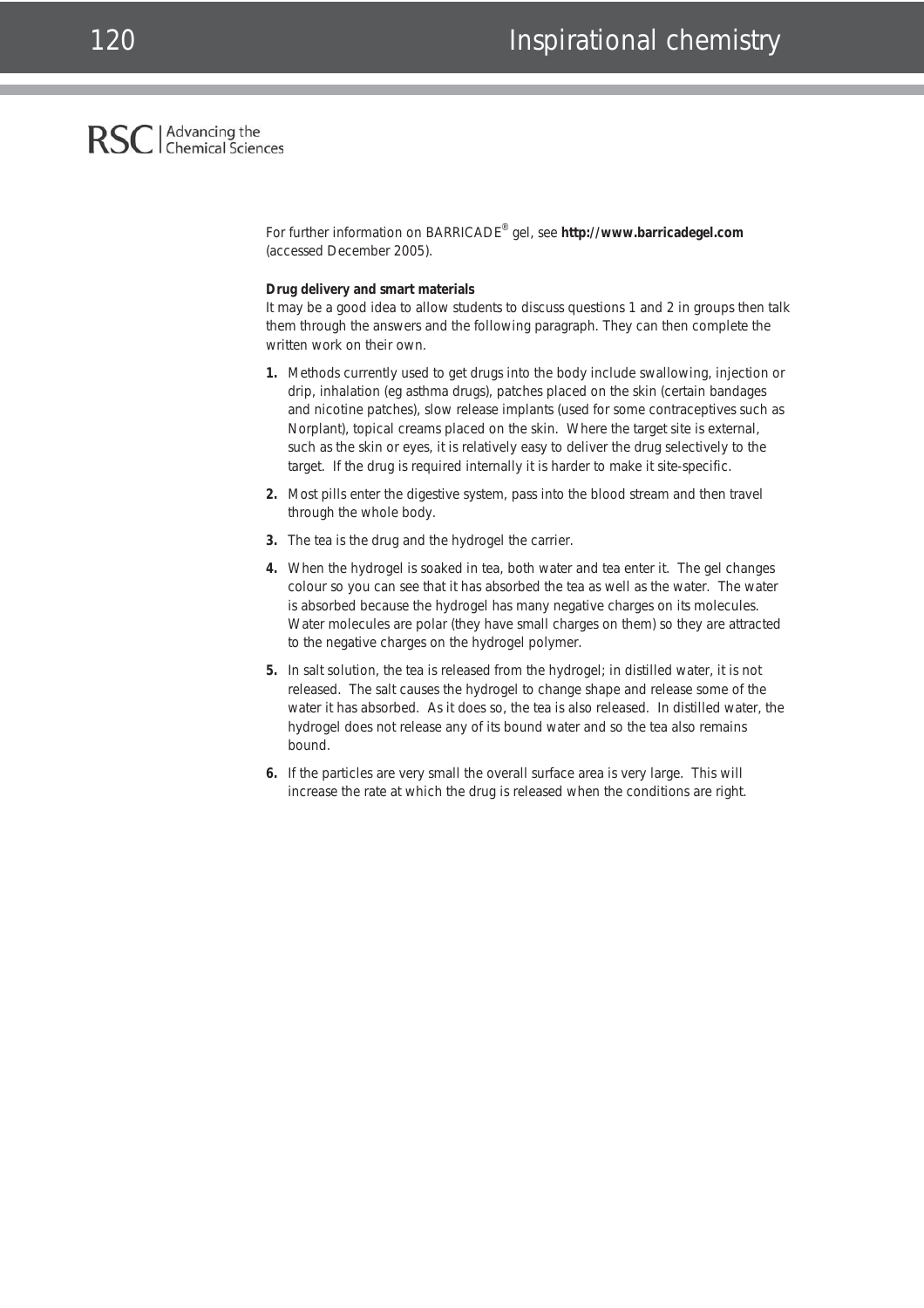## **Experiments with a smart material – hydrogels**

A smart material is one that changes shape in response to changes in its environment. Hydrogels are smart materials and their properties are exploited in a number of products that are currently available on the market. Chemists are working to develop other applications for this unusual type of material.

You are going to investigate three readily available products that contain a hydrogel: disposable nappies, plant water storage crystals ('water crystals') and hair gel. Record detailed observations as you carry out each experiment.

## **Plant water storage crystals – part 1**

#### **You will need**

- 1 teaspoon of water crystals
- Large beaker (at least 1 dm<sup>3</sup>) or plastic tub
- $\bullet$  500 cm<sup>3</sup> concentrated tea.

#### **What to do**

- Estimate the volume of your water crystals.
- Put about 500 cm<sup>3</sup> of the tea into the beaker or tub. Add 1 tsp of water crystals, stir gently and leave for at least half an hour (or overnight).

## **Plant water storage crystals – part 2**

#### **You will need**

- Your water crystal and tea mixture from part 1
- Sieve (or a large funnel lined with a paper towel or large piece of filter paper)
- $\bullet$  2 x 250 cm<sup>3</sup> beakers
- Salt solution
- Distilled water
- Dessert spoon
- Piece of white paper
- 2 x stirring rods
- Tea strainer (if you have not got a sieve)
- 2 petri dishes.

## **What to do**

- Sieve your water crystal mixture. It is best to do this over a large tub rather than over the sink in case you drop the sieve. Carefully wash the gel crystals once or twice in water to remove any excess tea. Estimate the new volume of your crystals.
- $\bullet$  Place the two 250 cm<sup>3</sup> beakers on a piece of white paper.
- Put two dessert spoons of your gel crystals into each beaker, estimate their volume and then add about 200  $\text{cm}^3$  salt solution to one beaker and about 200  $\text{cm}^3$  distilled water to the other. Label the beakers. Keep the remaining gel crystals.
- Stir the mixtures gently use a separate stirring rod for each one so that the solutions are not contaminated. Leave for 10–15 minutes, stirring occasionally.

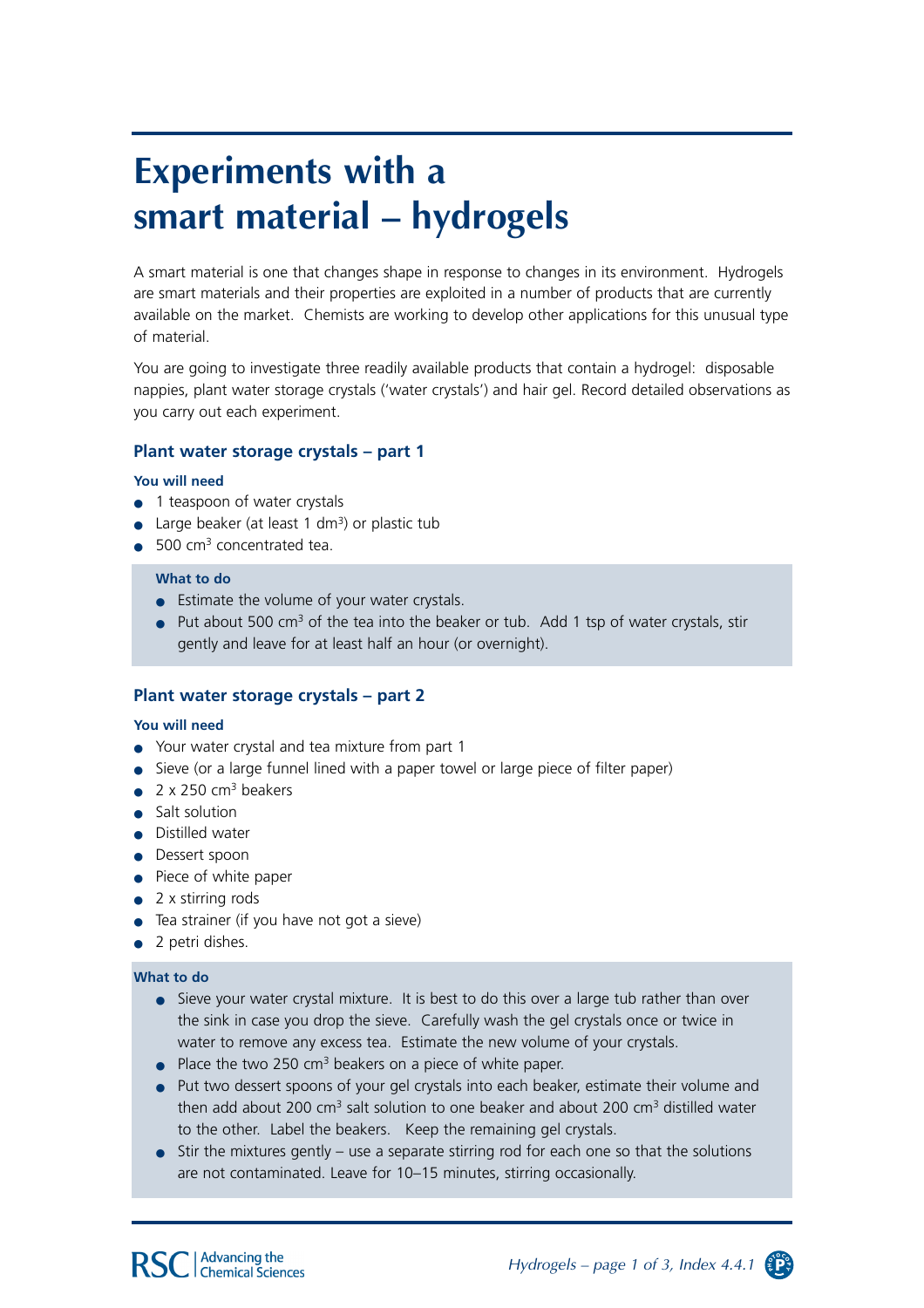- Place the two petri dishes on the white paper. Pour a little of your solutions into the petri dishes. Use a tea strainer to prevent any crystals getting into the petri dishes. Note the colour of each liquid.
- Sieve each of the remaining mixtures separately, discarding the excess liquid and returning the crystals to the beakers. Estimate the new volume of crystals in each beaker.

## **Hair gel**

### **You will need**

- Hair gel
- Salt
- Petri dish
- **•** Teaspoon or spatula.

#### **What to do**

- Put a large teaspoonful of hair gel onto the petri dish lid.
- Gently sprinkle salt from a spatula over the hair gel.

## **Disposable nappy**

#### **You will need**

- A disposable nappy
- Scissors
- A large ice cream tub or similar container
- Distilled water
- Salt
- Dessert spoon or similar measure
- A stirring rod or spoon
- $\bullet$  A large beaker (at least 600 cm<sup>3</sup>)
- Eye protection
- Gloves if you have sensitive skin.

#### **What to do**

- Cut the middle section out of the nappy. You want the thicker piece which is designed to absorb urine. Discard the other piece.
- $\bullet$  Make sure your ice cream container is completely dry wipe it with a paper towel if necessary. If there is any moisture in the tub the experiment will not work properly.
- Wear eye protection for the next step. Put the centre piece of the nappy into the ice cream container and gently take it apart. You should start to see small white grains coming away from the nappy and this is what you are trying to collect. Keep gently pulling the nappy apart until you have collected as many of the grains as you can. Do not do this roughly or you will lose your product and put a lot of dust and fluff into the air. Avoid breathing in any dust you do create.
- Remove and dispose of all the fluff and other parts of the nappy, keeping the white grains in the bottom of the tub. The grains are heavier than the other materials and fall to the bottom of the heap, which makes it easier to separate them out.

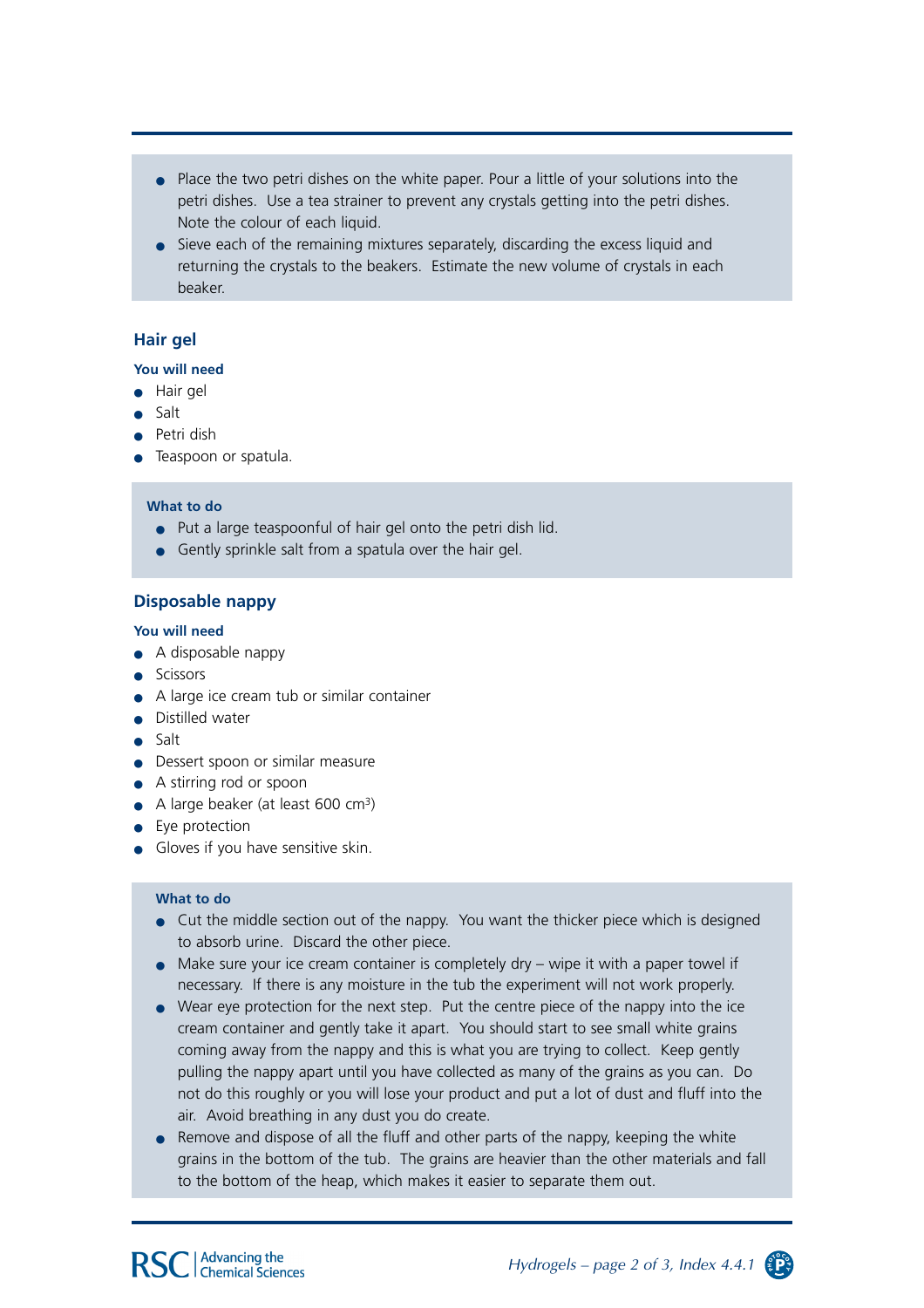- Estimate the volume of the grains.
- $\bullet$  Pour the grains into the large beaker and add about 100 cm<sup>3</sup> distilled water (you can just use the markings on the beaker to measure the volume). Stir the mixture and keep adding distilled water until no more can be absorbed. Stir between each addition of water. Estimate the final volume of the hydrogel.
- Add a dessert spoonful of salt and stir.

## **Summary**

Write a summary of what happened in each of your experiments.

What have you learnt about hydrogels?

Can you explain any of their unusual properties?

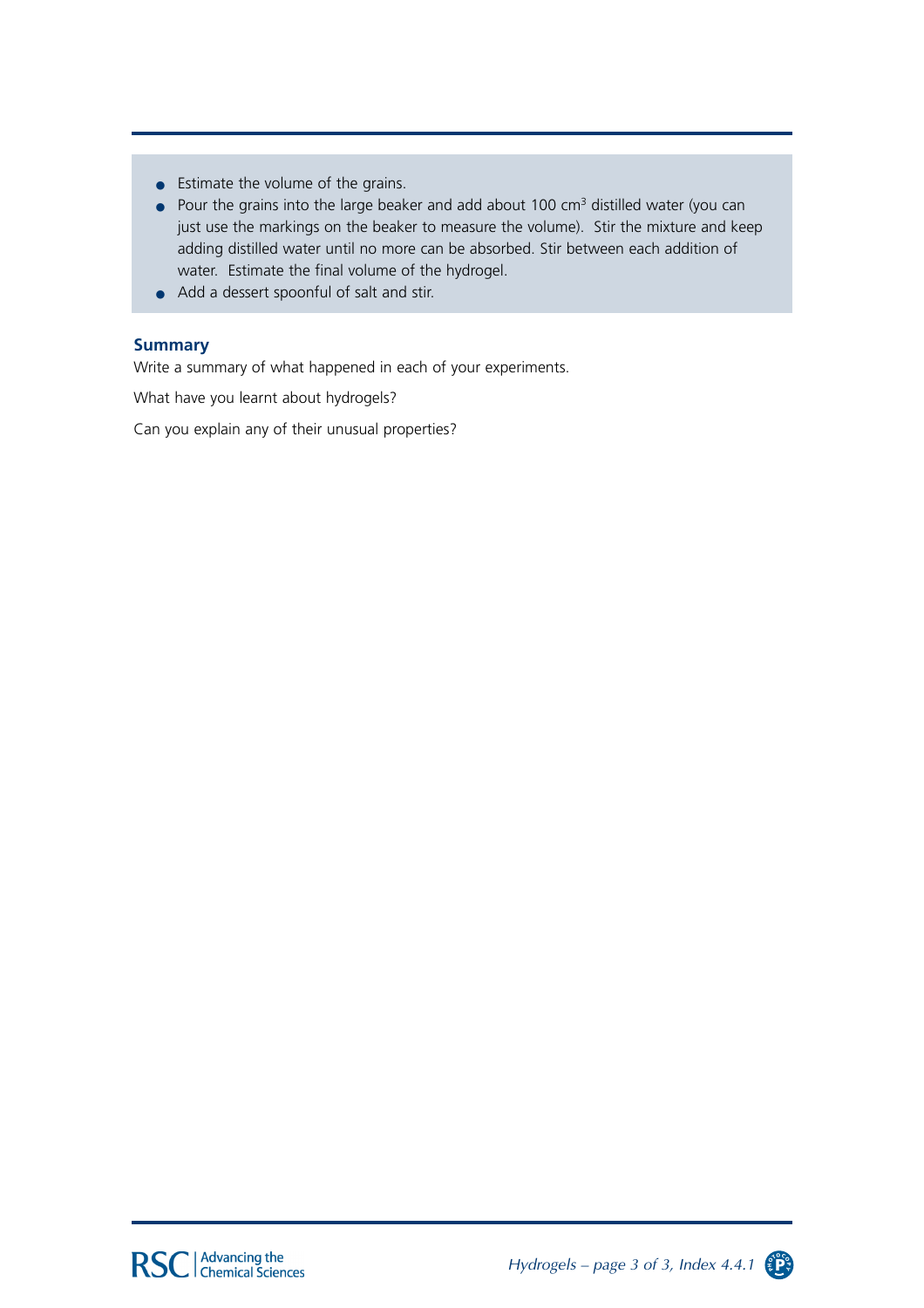## **Hydrogels and how they work**

1. How much did the volume of the hydrogel in your experiments increase when it was put into water?

2. What happened to the volume of the hydrogel when salt was added?

3. Why is the hydrogel a 'smart material'?

Understanding the structure and bonding of hydrogels helps to explain their properties. This in turn helps chemists to develop new hydrogels and find further uses for them.

## **Hydrogel structure**

The hydrogel you have used is a polymer of a type of substance called a carboxylic acid. The acid groups stick off the main chain of the polymer, as shown in the diagram below.

When the hydrogel is put into water these acid groups react, the hydrogen atom comes off and the polymer chain is left with several negative charges along its length.

(Note: H<sub>3</sub>O<sup>+</sup> is another way of writing H<sup>+</sup> in solution and shows that an acid is present.)



A polymer chain in solution tends to coil up so it looks like this:



Hydrogels and how they work – page 1 of 4, Index 4.4.2  $\circ$ 

However, the hydrogel polymer chain now has several negative charges along its length.

4. What will the negative charges do to each other?

**Advancing the** 

**Chemical Sciences**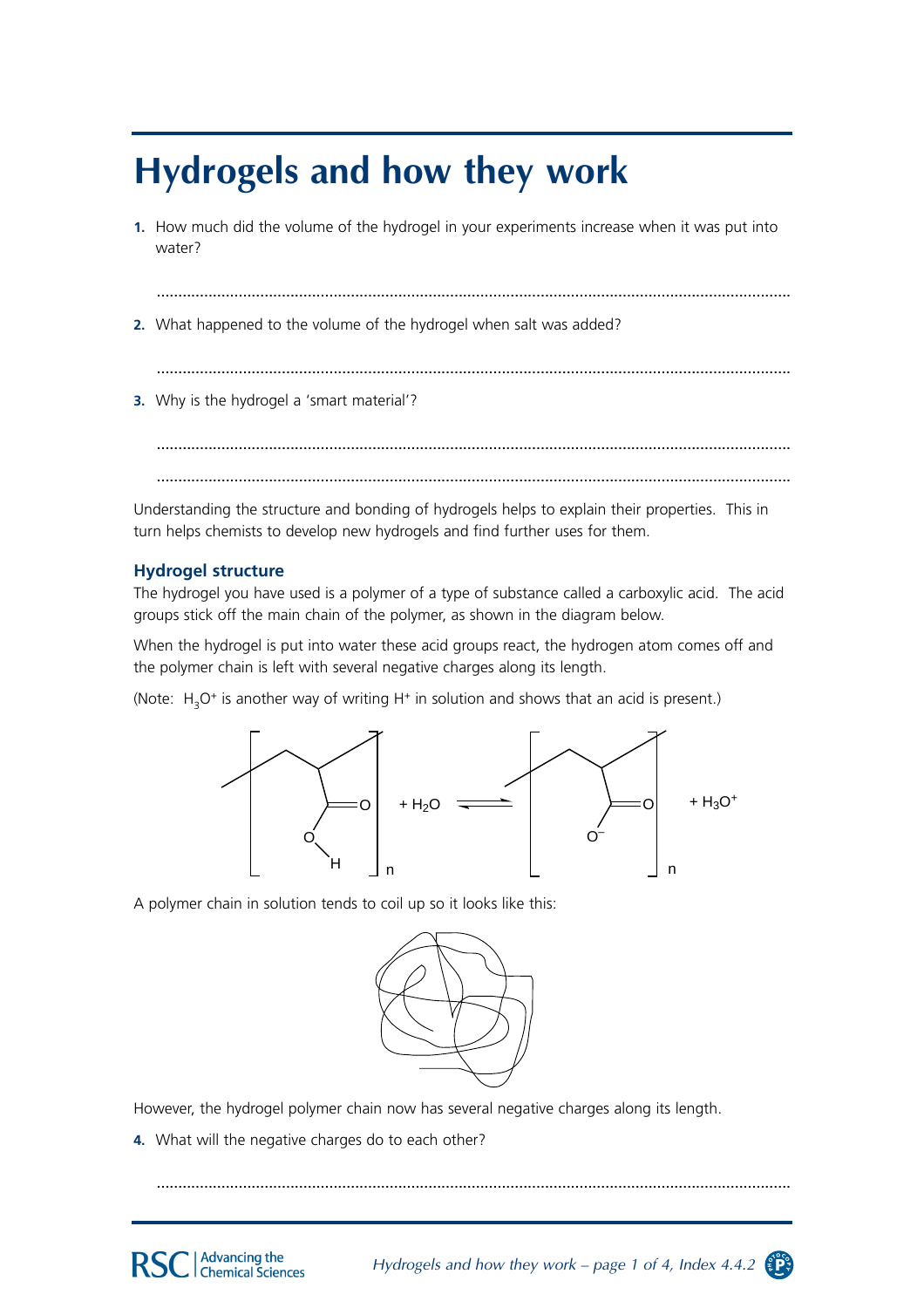5. What effect will this have on the polymer chain?

This diagram shows a section of the polymer chain.



Water is a polar molecule, which means that it has an uneven spread of charge over it, even though it is not charged overall. This is because oxygen is better at attracting electrons than hydrogen.



6. What will happen to the water molecules when they get near the polymer?

Both of these effects mean that the molecules of the polymer get larger as they get wet. This makes the solution more viscous because the polymer resists the flow of the solvent molecules around it.

Quite why the polymer absorbs so much water is still not fully understood.

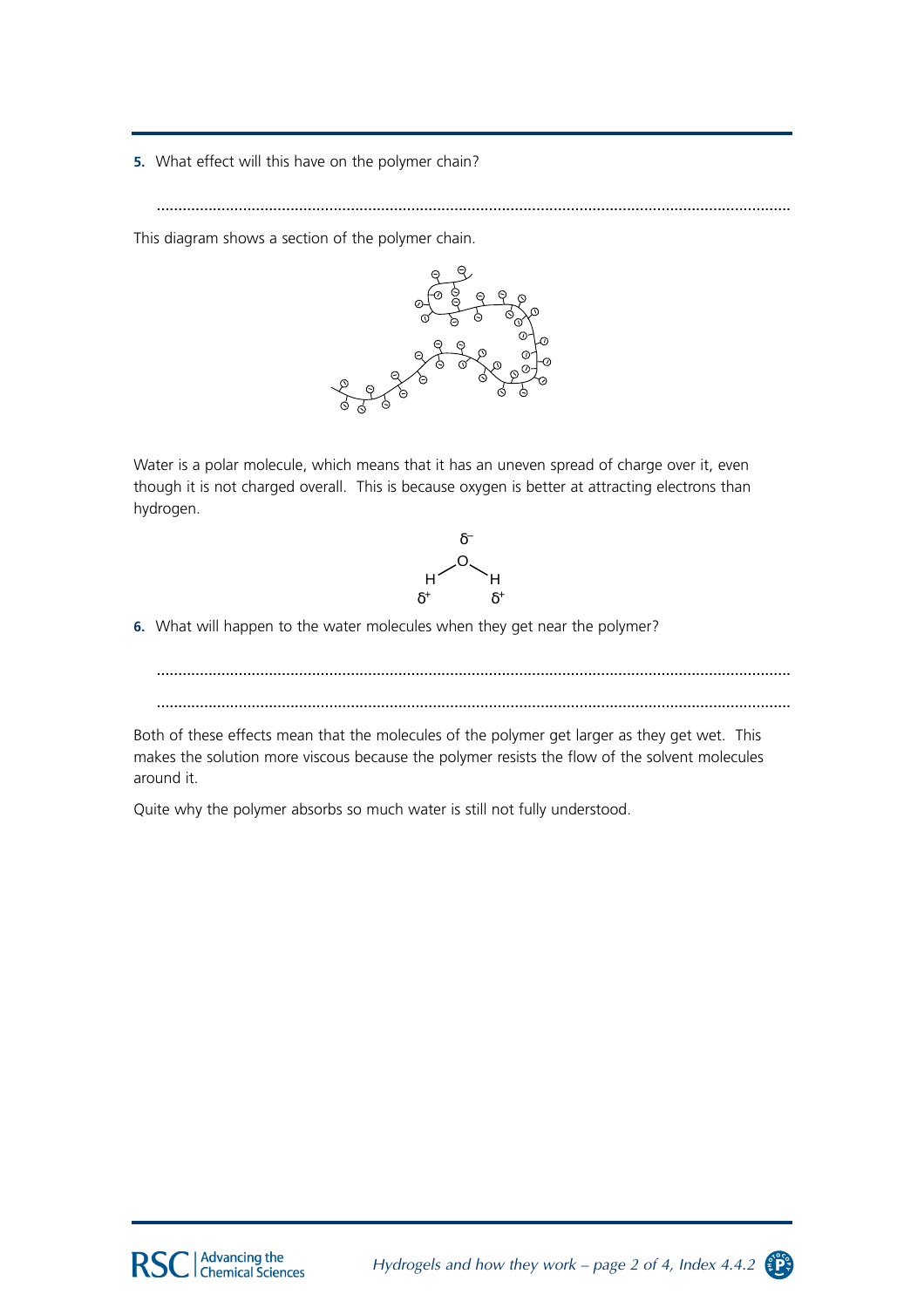## **Hydrogels and salt**

When salt (sodium chloride) dissolves in water it dissociates (splits up) into sodium ions and chloride ions.

- 7. Write an equation for this dissociation.
- 8. Which of the ions will interact with the negatively charged polymer chain? What will happen?

9. What effect will this have on the charges on the chain?

10. What effect will this have on the shape of the polymer molecule?

The polymer changes shape in response to a change in the environment  $-$  in this case, a change in the concentration of ions. This is called smart behaviour.

## **Hydrogels and pH**

Look back at the diagram showing the hydrogel polymer and how it reacts when it is put into water.

11. What does the symbol  $\implies$  mean?

12. What would happen in the reaction if you added:

a. Acid?

**b.** Alkali?

13. Would you expect the hydrogel to show smart behaviour in response to changes in pH?

## **Hydrogels and sugar**

You have seen what happens to the hydrogel in the presence of water, distilled water and salt.

14. Predict what will happen when you add the hydrogel to sugar solution. Give a detailed explanation for your prediction.

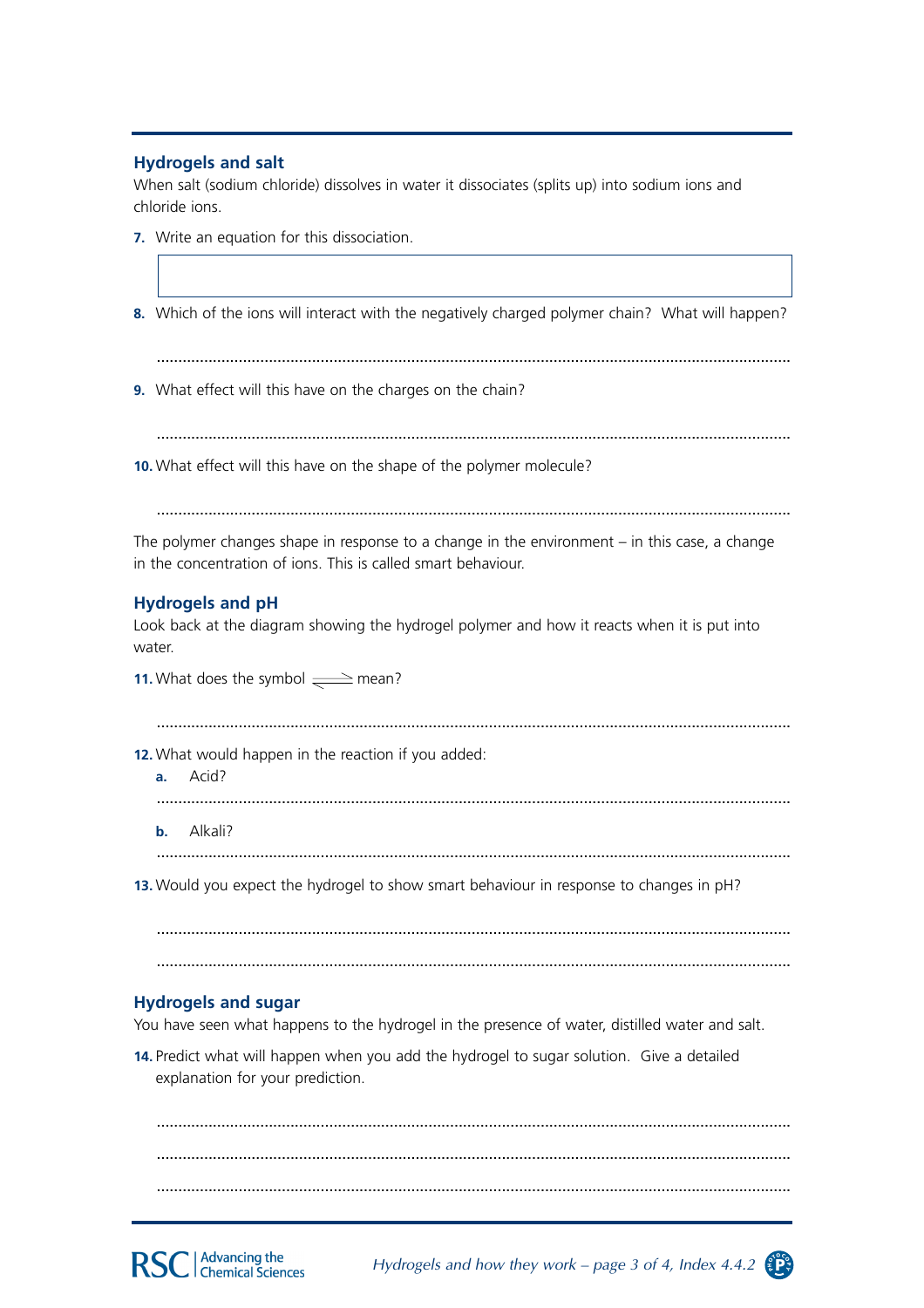Use your remaining gel crystals to test your prediction by repeating the experiment that you carried out with salt solution, this time using sugar solution. If your results are unexpected, try to explain them.

## **Using hydrogels**

15. What volume of distilled water did the hydrogel from the nappy absorb?

16. How do you think this volume compares to the volume of urine it would absorb? Explain your answer.

17. Why might manufacturers put hydrogels in hair gel?

## **Fighting fires with Pampers?**

Another use for hydrogels has recently been developed by a firefighter in the USA. John Bartlett was at a fire in which an entire house was destroved - all except a used disposable nappy. He realised that a substance inside the nappy was responsible for preventing it from being burnt and discovered that the material was the hydrogel, which had absorbed liquid. BARRICADE<sup>®</sup> fire fighting gel was developed as a result. If the gel is sprayed with water onto a house which is in the path of a fire, the house will not burn. This is a major new tool for fire fighters to use when they are battling against the vast forest fires that can burn for days in the USA.

18. Explain how BARRICADE® gel might help prevent something from burning. (Hint: think about the fire triangle.)

Hydrogels and how they work – page 4 of 4, Index 4.4.2

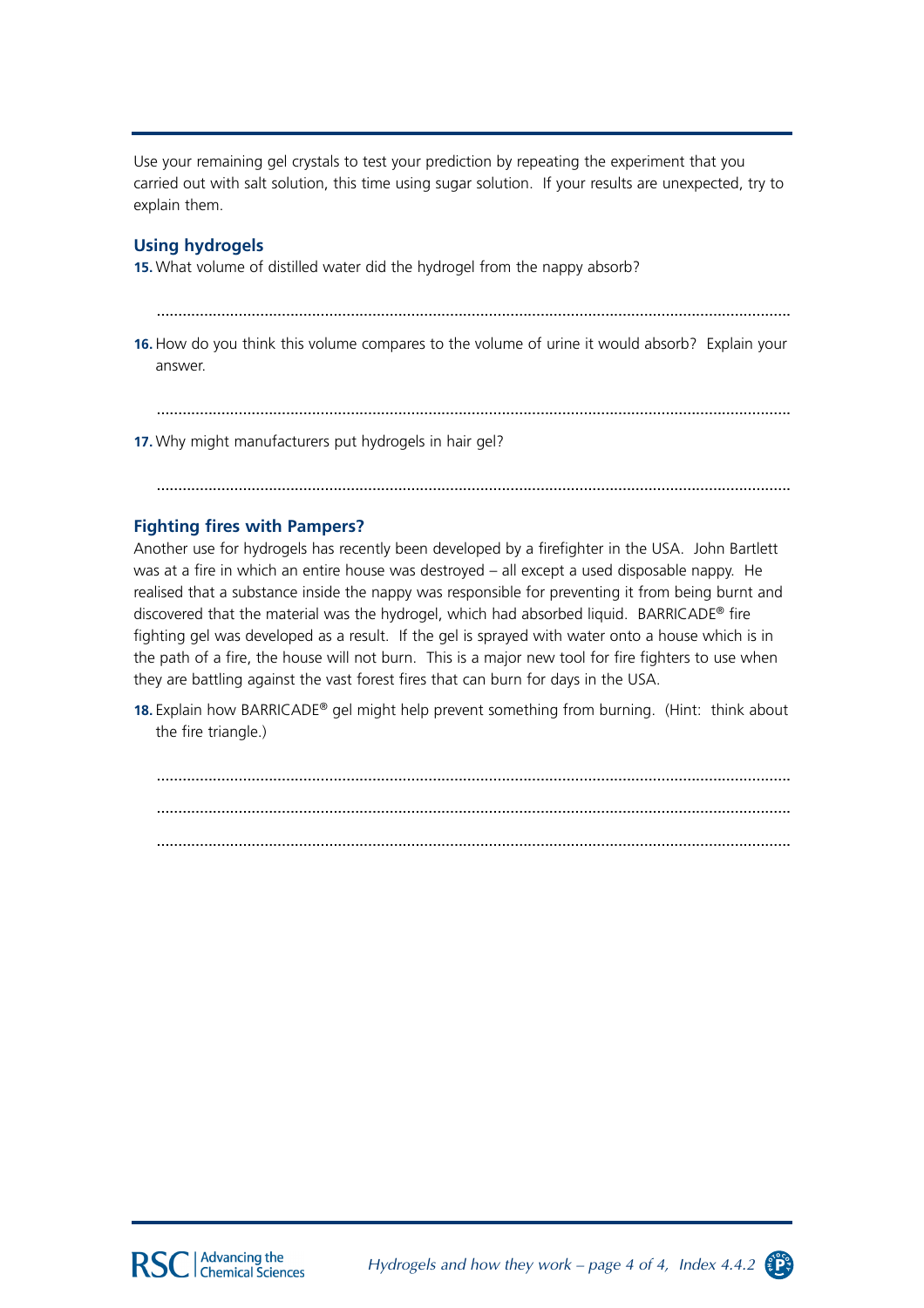## **Drug delivery and smart materials**

Research is currently being undertaken to find out whether it is possible to use hydrogels and similar materials as a drug delivery system – a way to get drugs and medicines to where they are required in the body.

**1.** What methods are currently used to get drugs and medicines into the body?

................................................................................................................................................... ................................................................................................................................................... ................................................................................................................................................... ...................................................................................................................................................

2. If a pill is swallowed, where does it go in the body?

................................................................................................................................................... ...................................................................................................................................................

These methods can cause a number of problems. While all drugs are rigorously tested to make sure they are safe for the vast majority of people, many drugs cause bad reactions in a few people. The negative effects range from an upset stomach to serious allergic reactions. Chemists are now trying to develop a delivery system that will target a drug at the particular site where it is required. For example, if you have a bad cut on your leg and take antibiotic pills, the drug travels all round your body and not just to your cut leg. This increases the risk that the drug will cause problems. If the drug is only released at the cut then the likelihood of an adverse reaction is reduced. When the drugs are extremely strong, such as those used in chemotherapy to treat cancer, the possible side effects are wide ranging and include hair loss, severe stomach upset and lethargy. Targeting the drugs so that only the cancer cells are affected is a major goal in current research. Since drugs can be toxic to the body, the aim is to place them in a non-toxic carrier so they can pass through the body without causing any damage. The carrier needs to be smart so that it will release the drug at the required site and nowhere else. Chemists are investigating a wide range of potential carriers, including hydrogels.

The experiment you did with tea and hydrogel is a model of this type of drug delivery system. The drug is first loaded onto the carrier and then it is released at the right location.

**3.** In this model, which is the drug and which is the carrier?

................................................................................................................................................... ...................................................................................................................................................

**4.** What happens to the hydrogel when it is soaked in tea solution? Give as much detail as you can.

................................................................................................................................................... ...................................................................................................................................................